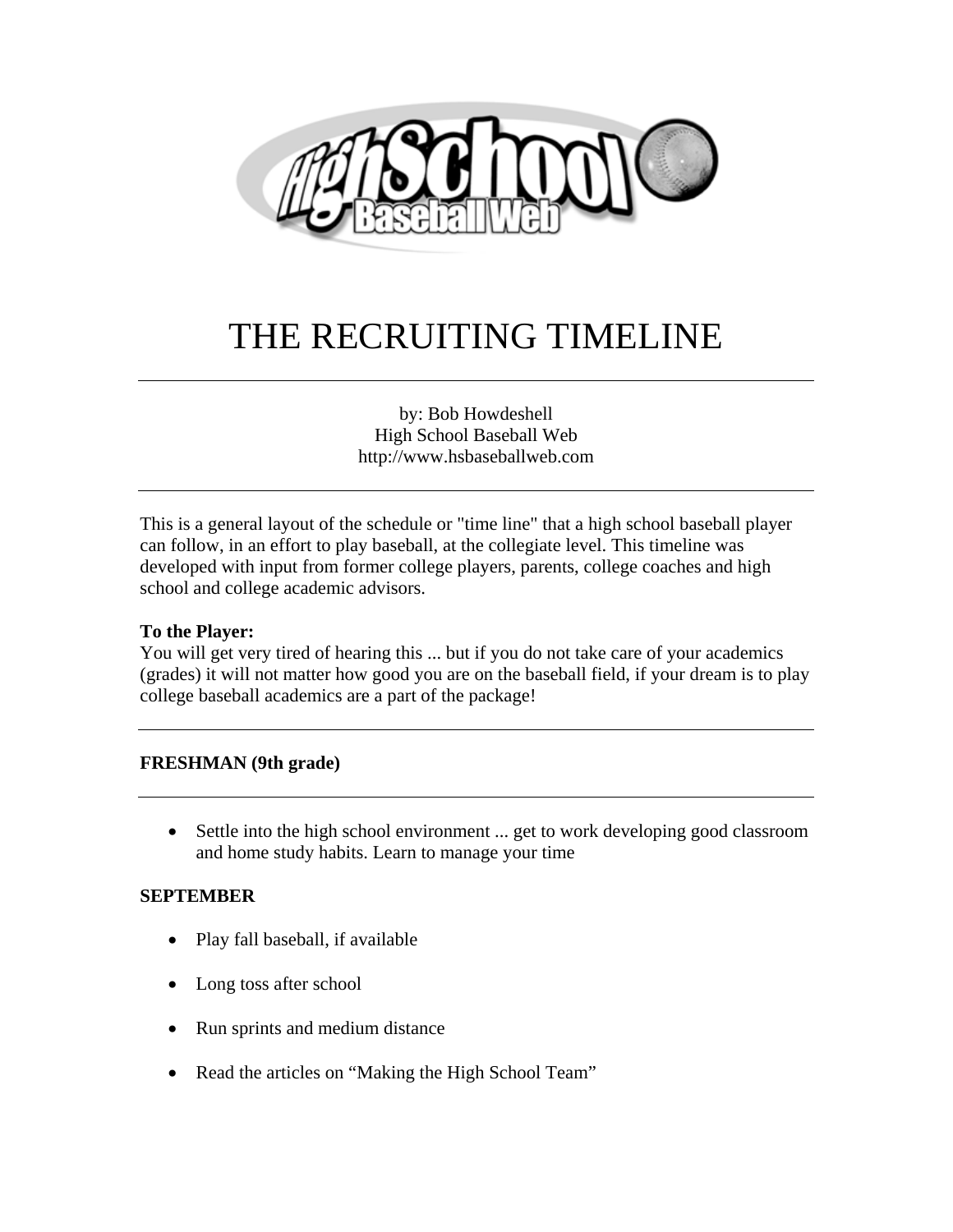## **NOVEMBER**

- Plan your winter baseball schedule
- Locate an indoor facility that offers "top level" instruction
- If possible target and attend one (1) college Christmas camp
- Read the articles about Off Season Conditioning

# **NOVEMBER - JANUARY**

- Continue winter workouts / get ready high school team try-outs
- Keep working hard on those grades

# **FEBRUARY – MAY/JUNE**

• High school season

# **MAY- JULY/AUGUST**

- Summer league seasons
- Play the best and most competitive baseball that is available to you. Best teams, best tournaments, against the best the competition possible

# **JUNE / JULY**

- Attend a college baseball program's "week long" camp
- This is the best way to "get noticed" by your favorite school. Many colleges sign players as a result of their attendance at the camps.
- HSBBWeb listing of College and Non-College Camps
- Ask questions about camps on the HSBBWeb Message Boards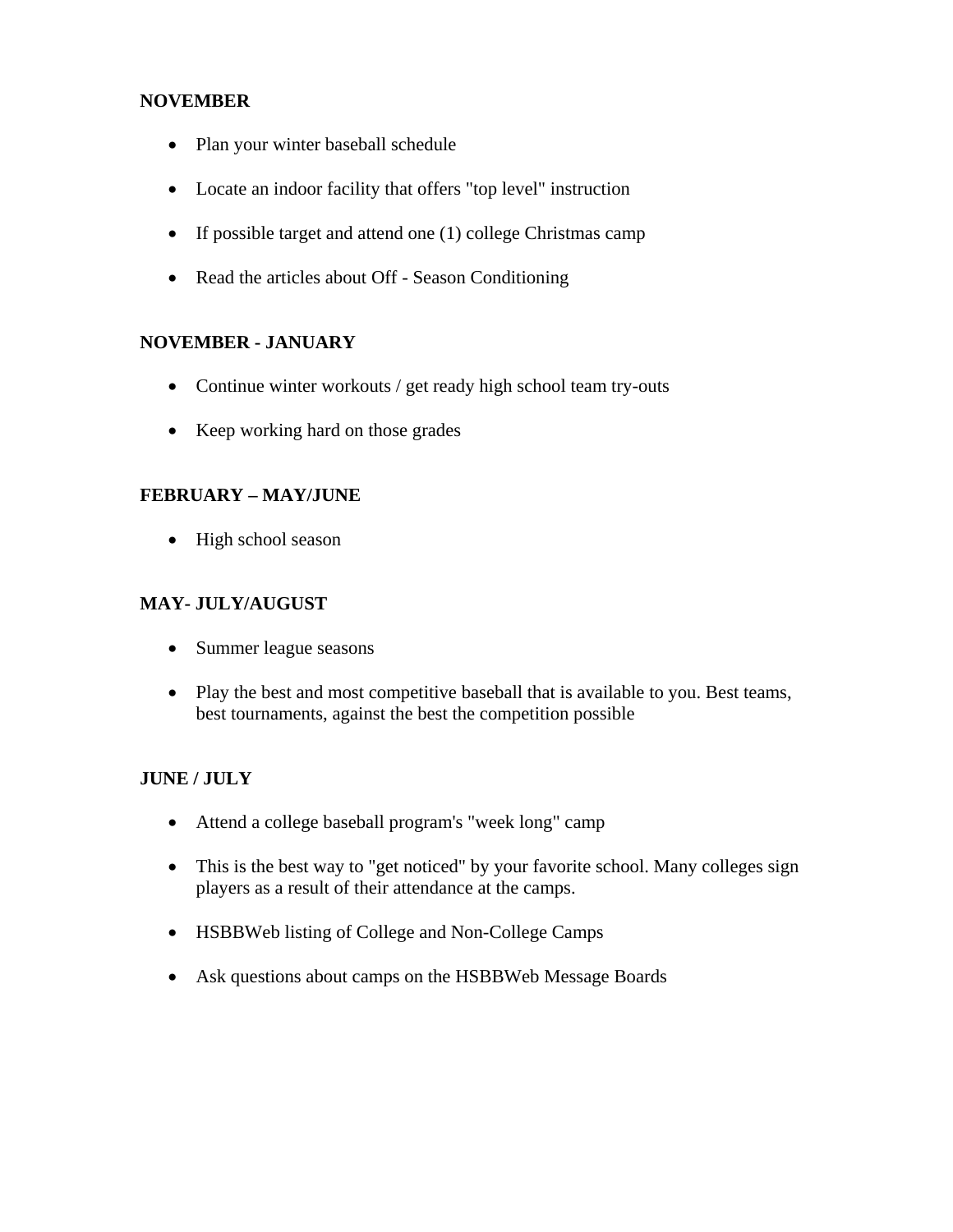## **SOPHOMORE (10th grade)**

- Continue to "hit the books" hard your grades this year counts as much as any other year.
- Follow the same off season schedule as last year.
- Meet with your high school guidance counselor -- tell him/her of your desire to play college baseball ... you want to be "on track" with the required core courses, as well as other needs, such as foreign languages.
- Follow the same spring and summer schedule as last year.
- Play as many summer baseball games as possible ... the more you play the more experience that you will get ……. and the more you should improve.

# **JULY - AUGUST**

- Attend a Pro Try-Out Camp in your area -- these will be listed in the message section of your daily newspaper's sports section.
- Start learning about Showcases and make contact with several of the directors find out if they may be interested in including you in one of their events.
- Check out the High School Baseball Web's Showcase Table for a listing of showcases around the country.
- Also visit the High School Baseball Web's Showcase Calendar for a listing of showcase dates and locations.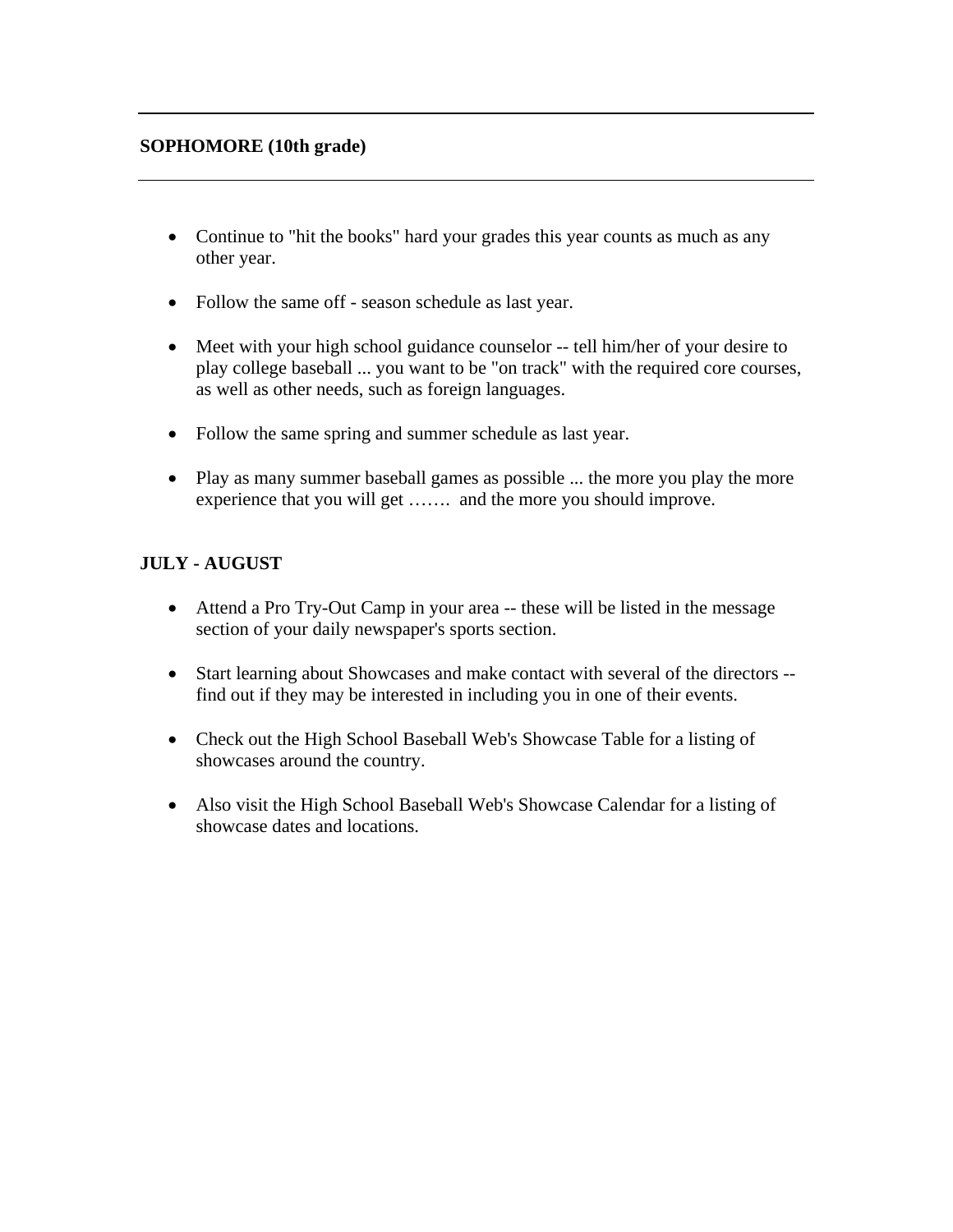# **JUNIOR (11th grade)**

#### **SEPTEMBER**

- Send out your first contact letters
- Ask your high school coach to write letters to a few preferred colleges
- Include a copy of your fall schedule (if available)
- **SEPTEMBER 1** Written contact by college coaches is allowed
- Register with the NCAA Initial Eligibility Clearinghouse (your high school guidance counselor should have these forms)
- Register for the fall ACT / SAT standardized tests ... most students take these tests at least twice ... try to avoid the spring dates, as they may conflict with your high school season Request that your ACT/SAT test scores be sent to the NCAA Clearinghouse (there is a box on the application form that you check for this)
- Find more information about the NCAA Clearinghouse
- Continue the fall and winter schedule as you did for your freshman and sophomore years
- **DO NOT LET UP ON ACADEMICS**
- Familiarize yourself with the NCAA admission / eligibility requirements NCAA Online or check with your school's guidance counselor

# **FEBRUARY - MARCH**

- Send out your spring high school schedule
- Prepare a videotape to be sent out when requested (do not send unsolicited tapes)
- Plan visits to as many schools as possible this spring and summer
- Some schools have "Junior Days" during the spring season ... don't be shy write a letter to the coach and ask about them.
- All of these visits are "unofficial" this means that the college cannot pay for any part of the visit. These are done on your own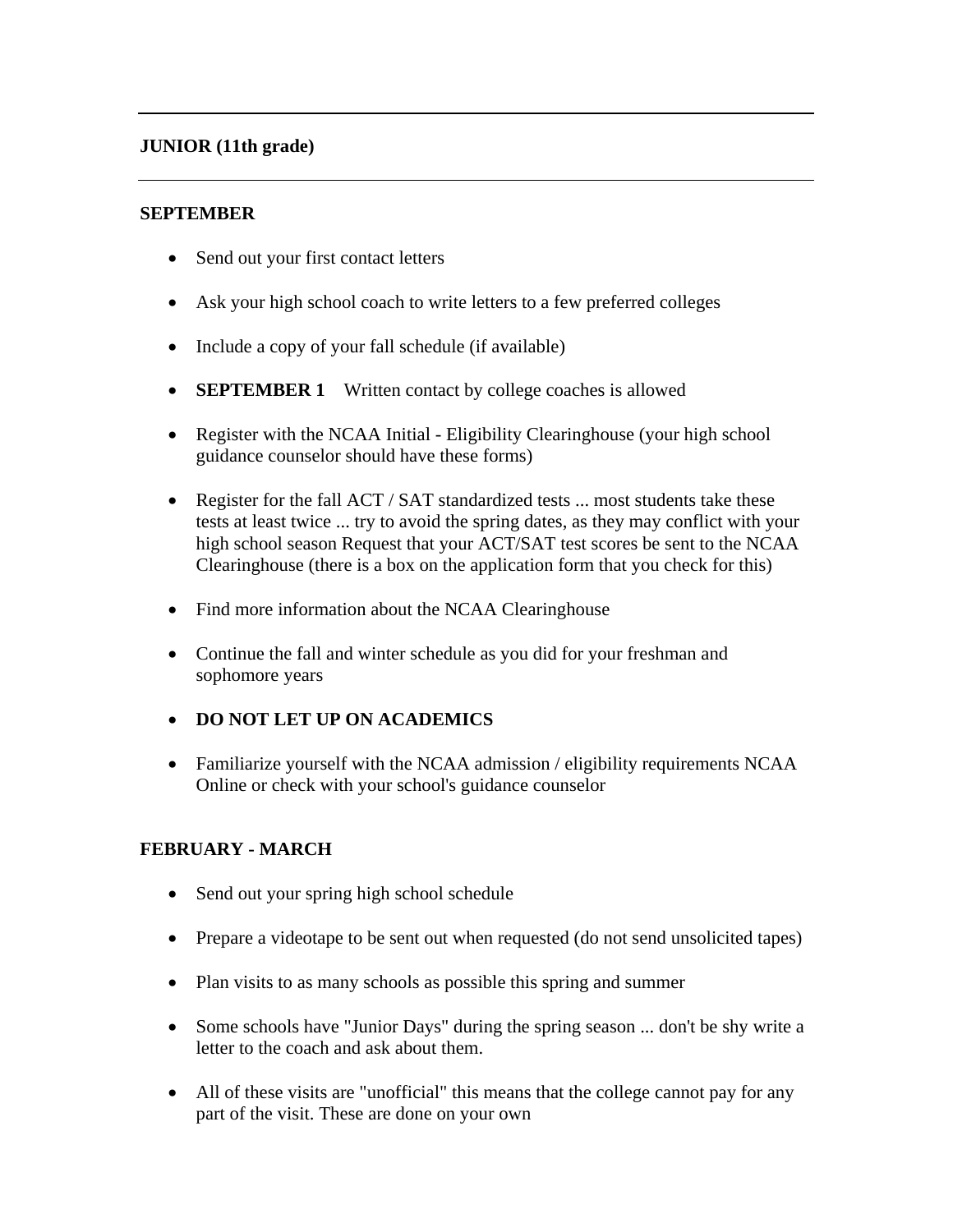- Make contact with showcase groups Work on getting your information to them – So that if you qualify they can send out an invitation – If you wait until school is over it may be too late. The better showcases fill up fast
- June and July are Showcase months
- High School Baseball Web Showcase Table
- High School Baseball Web's Showcase Calendar for a listing of showcase dates and locations

# **SUMMER**

- Send out letters to college programs tell them about your junior high school season – Sending stats is okay
- Focus this summer should be on attending "Select or Advanced" College Camps
- In this environment you will be able to gauge yourself against some of the best players, at each camp. The college coaches will be able to do the same
- The summer between a player's junior and senior year of high school is very important
- **JULY 1<sup>st</sup>** telephone contact initiated by an NCAA coach is allowed
- Attend a Pro Try-Out Camp in your area -- these will be listed in the message section of your daily newspaper's sports section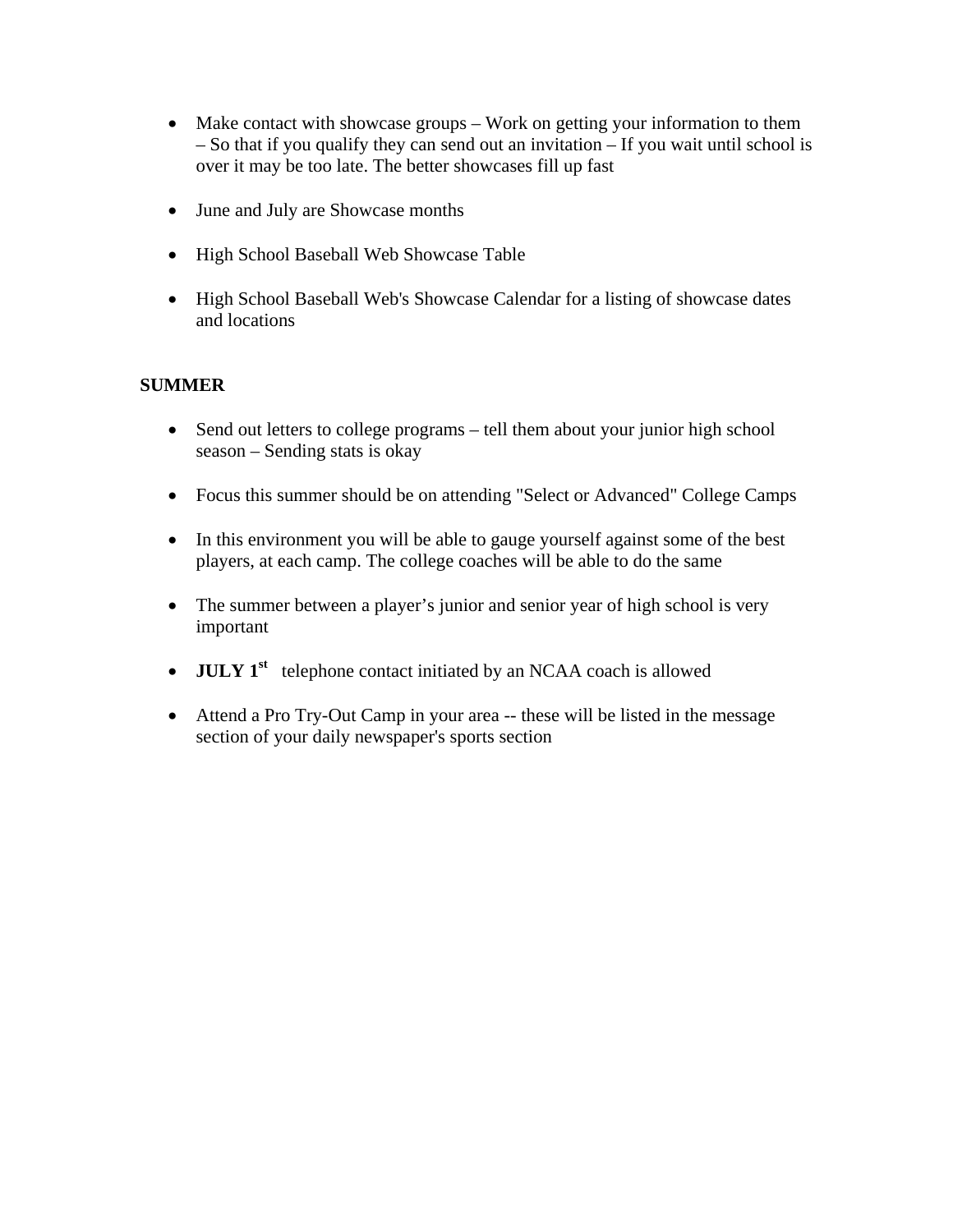#### **SENIOR (12th grade)**

# **JULY - AUGUST**

• Seek out a team that plays fall "showcase" tournaments (pro scouts can be helpful with this)

\_\_\_\_\_\_\_\_\_\_\_\_\_\_\_\_\_\_\_\_\_\_\_\_\_\_\_\_\_\_\_\_\_\_\_\_\_\_\_\_\_\_\_\_\_\_\_\_\_\_\_\_\_\_\_\_\_\_\_\_\_\_\_\_\_\_\_\_\_\_\_\_

- **DO NOT LET UP ACADEMICALLY**
- Review core academic requirements with your guidance counselor. Make sure you are "on track"
- Send out your fall baseball schedule
- If you do not think you will sign in the early National Letter of Intent (LOI) period, usually the second week of November. Request information on Christmas camps ... especially from schools that you are most interested in …… or those schools that have shown an interest in you

#### **NOVEMBER**

- Early signing period -- dates vary slightly from year to year -- Check on the HSBBWeb Message Boards for the current years dates
- Update college coaches on any changes to your fall schedule
- You can contact college coaches (by phone) at any time (prior to July after your Junior year they can not call you)
- Continue your fall and winter schedule as you have in previous years

#### **OFFICIAL VISITS**

- If you are offered an official visit -- prepare for your visit with a list of prepared questions. Be prepared for any questions the college may have for you.
- See the Recruiting Tips section for information about official and unofficial visits

#### **FEBRUARY - MARCH**

• Send out your spring high school schedule

This is it! The year that you have been preparing for! ENJOY IT!

#### Good Luck